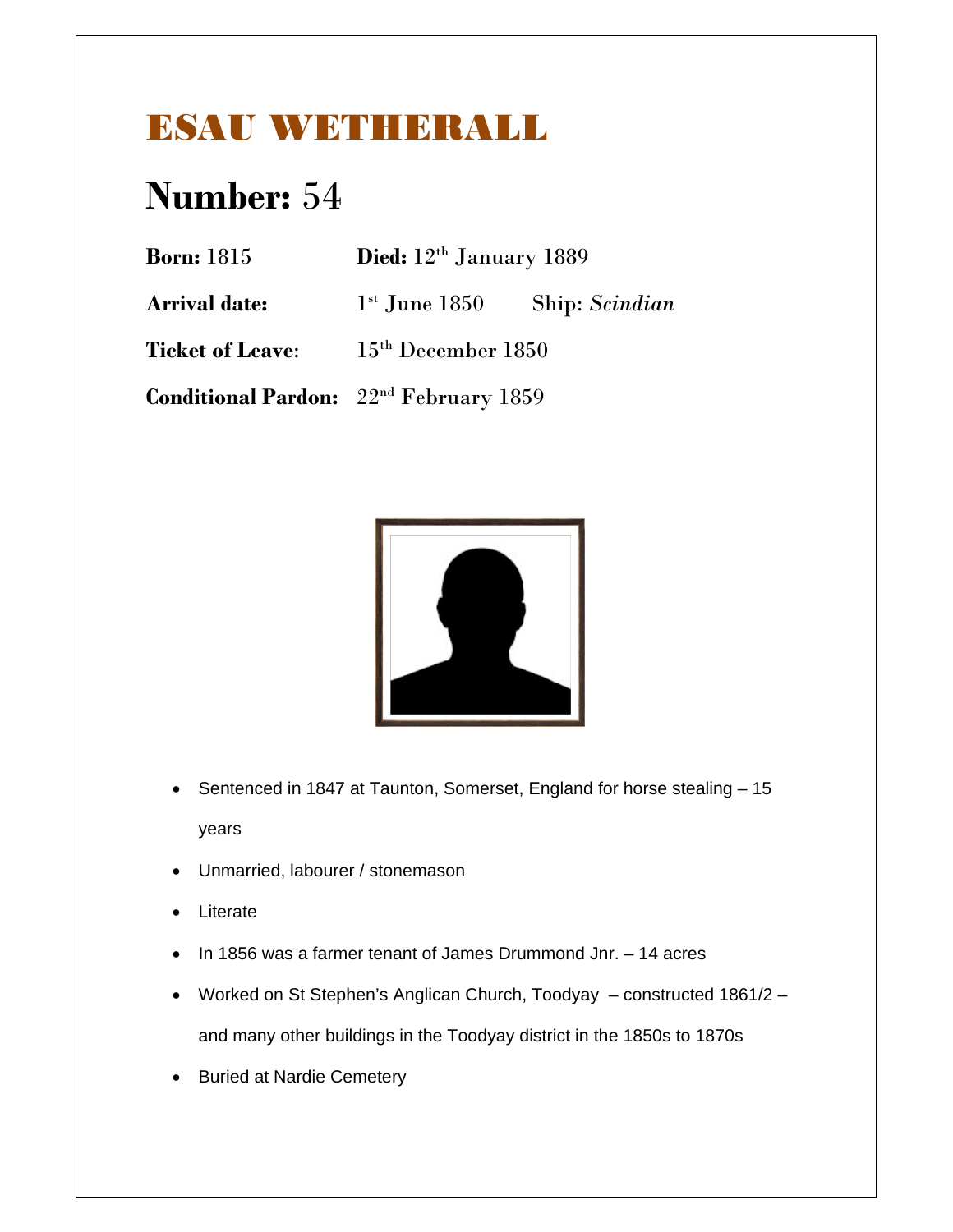### JAMES MASCORD

### Number: 9516

| <b>Born:</b> 1819 | Died: 19th January 1891 |
|-------------------|-------------------------|
|                   |                         |

**Arrival date:** 13th July 1867 **Ship:** *Norwood*

**Ticket of Leave:** 18<sup>th</sup> February 1872

**Certificate of Freedom:** 18th November 1880



- Sentenced at Oxford, England for sheep stealing 15 years
- Married with four children, gardener
- Literate, corresponded with his family while in Western Australia
- In February 1872 engaged as a house servant by Rev. Charles Harper of "Braybrook", Newcastle (now Toodyay)
- Remained at "Braybrook" after Harper's death in late 1872. Continued to serve Mrs. Harper looking after the grounds around the house including the orchard, vineyard and vegetable garden as well as the poultry yard, the cow shed and stables.
- Appointed by Resident Magistrate as night constable of the town of Newcastle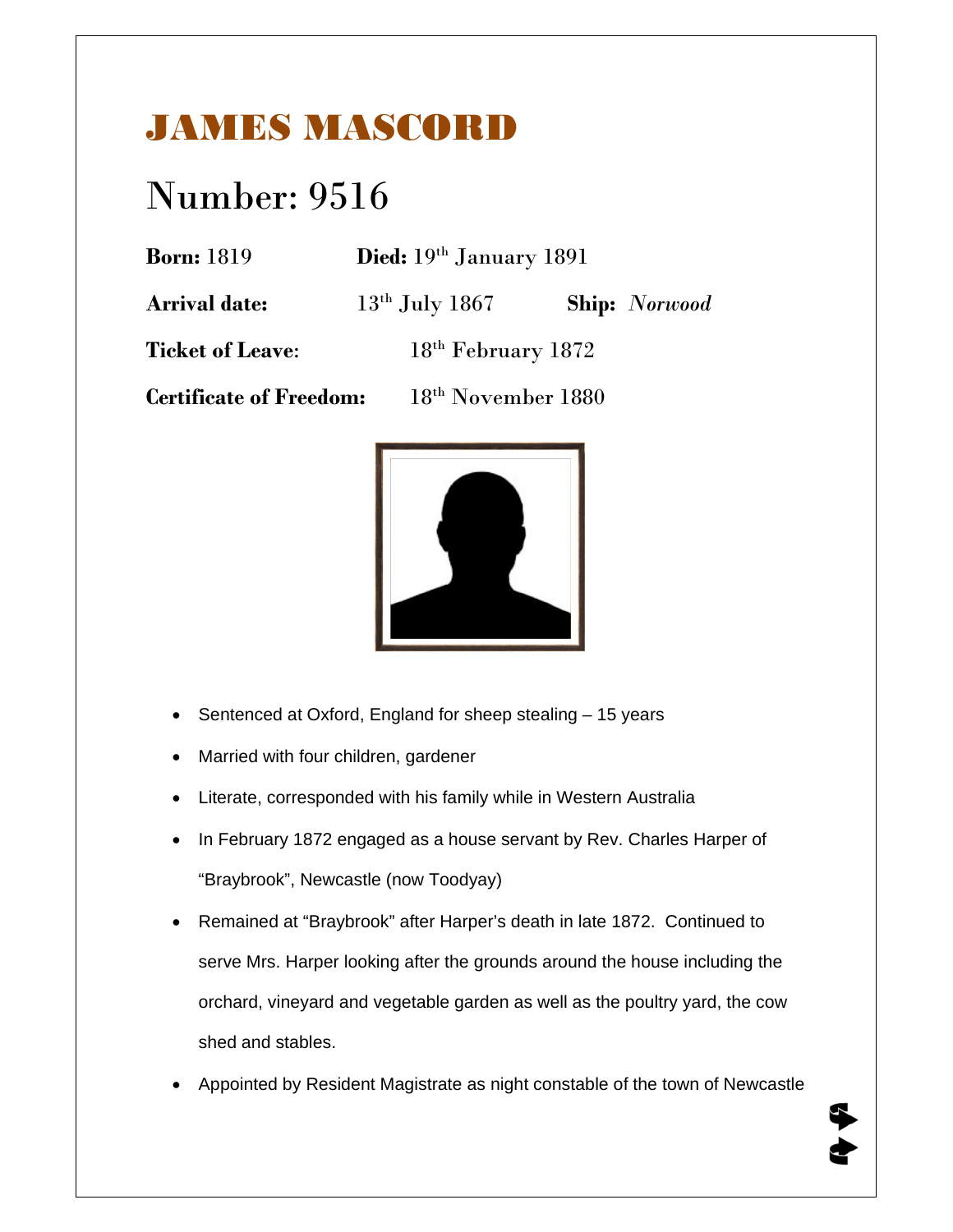- Won first prize for his collection of vegetables at the WA Agricultural Society Show in Guildford in 1886
- Returned to Britain around 1890
- Died (aged 71) in Bodicote, Oxfordshire, England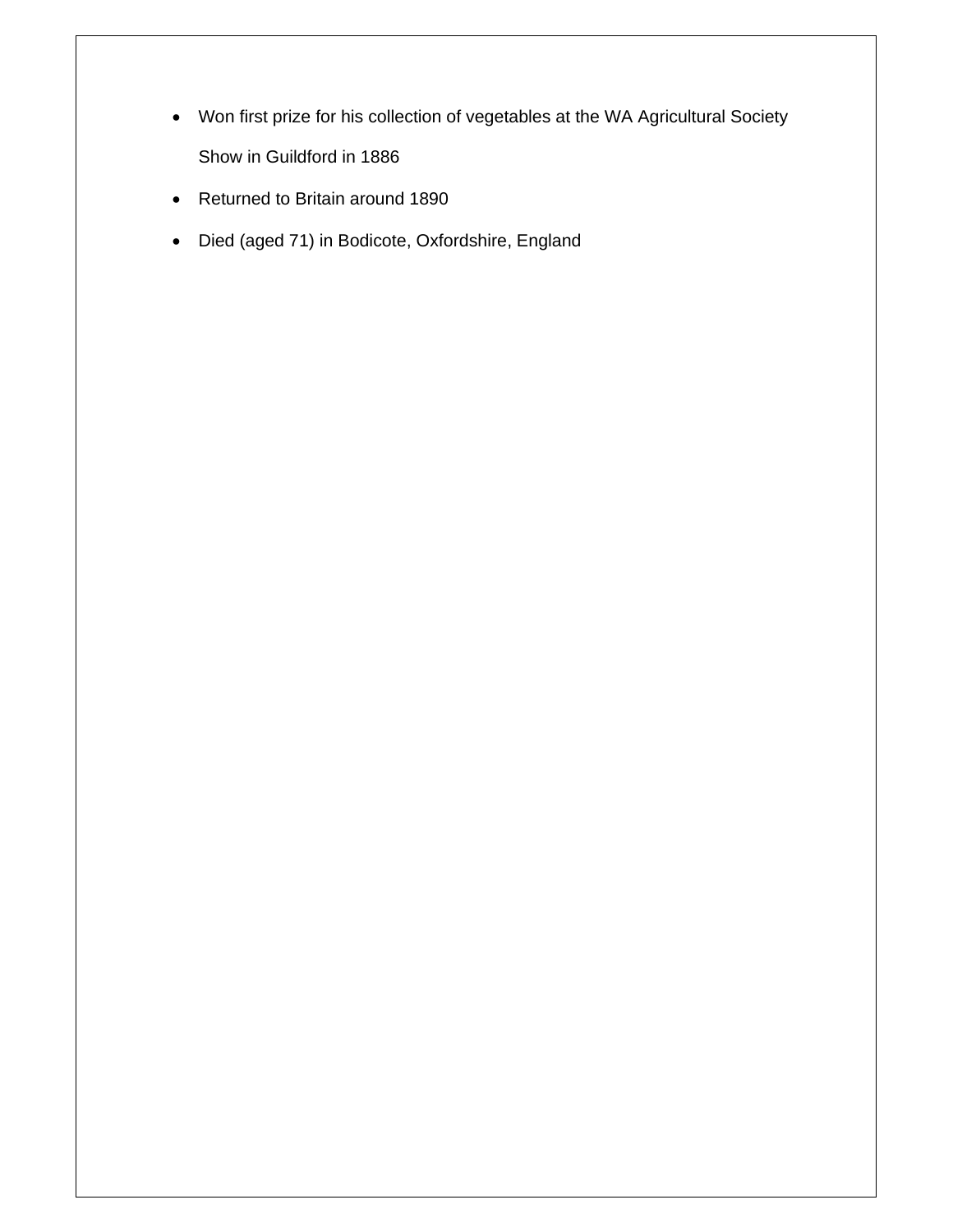### JOHN BONSOR (BONSER)

| <b>Born:</b> 1826       | Died: 9th November 1900                 |  |
|-------------------------|-----------------------------------------|--|
| <b>Arrival date:</b>    | $14th October 1851$ Ship: <i>Minden</i> |  |
| <b>Ticket of Leave:</b> | $14th$ October 1851                     |  |
| <b>Expiree:</b>         | $1st$ January 1856                      |  |



- $\bullet$  Sentenced in Leicester, England for larceny  $-7$  years
- Brick maker
- Had previous convictions before being transported
- Received ticket of leave upon arrival at Fremantle
- Was making bricks in Old Toodyay by 1852
- Married Margaret Burke in Perth on 5<sup>th</sup> October 1853
- $\bullet$  In 1856 was a farmer tenant of James Drummond Jnr.  $-5$  acres
- Died (aged 73 or 74) at Northam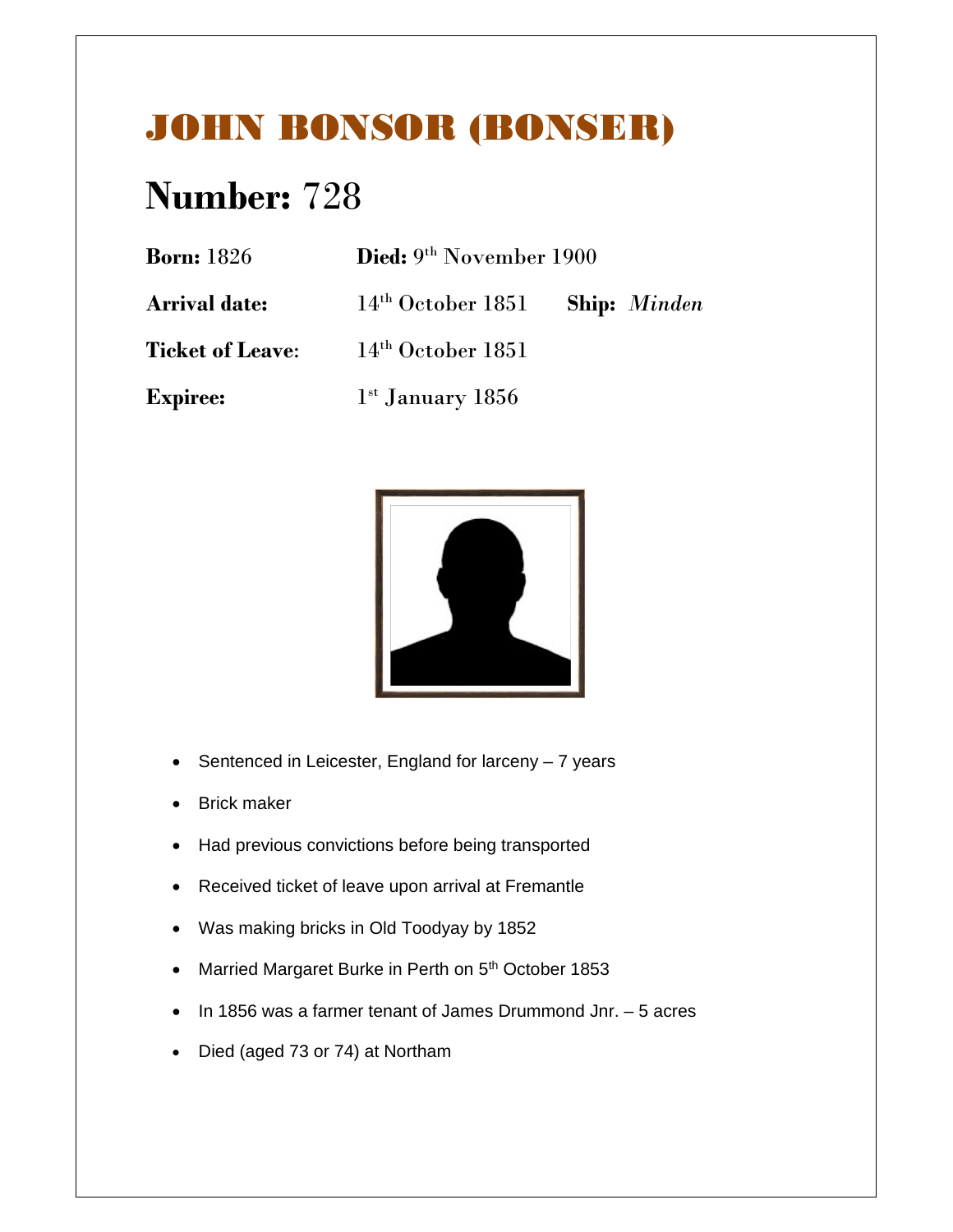#### JOHN GLOVER HASSON

# Number: 753

| <b>Born:</b> 1828       | Died: $9th$ June 1893 |                     |
|-------------------------|-----------------------|---------------------|
| <b>Arrival date:</b>    | $14th$ October 1851   | <b>Ship:</b> Minden |
| <b>Ticket of Leave:</b> | $14th$ October 1851   |                     |
| <b>Expiree:</b>         | $20th$ September 1855 |                     |



**Physical description: Blue eyes, round face, sallow complexion, healthy build, height: 5ft 4½ in (163 cm), light brown hair** 

- Sentenced at Glasgow, Scotland 7 years
- General servant, literate
- Received ticket of leave upon arrival at Fremantle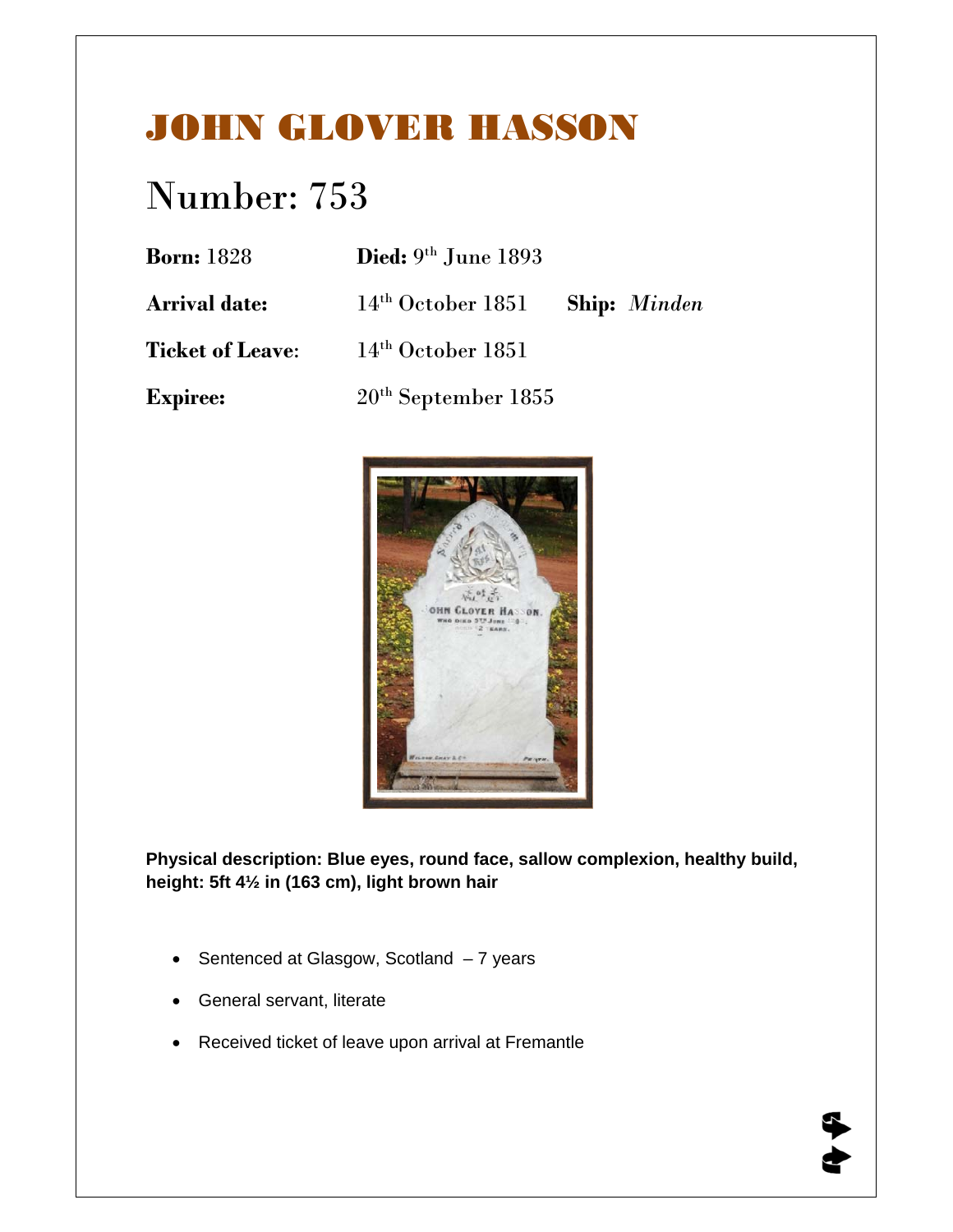- Assigned to the Toodyay Convict Hiring Depot in December 1851; then described as a "gentleman's servant", but later worked as a tailor
- In 1853 was charged by the police for travelling from Toodyay to Perth without a pass; (although the old scraps of paper offered as a pass appeared suspicious, the charge was dismissed)
- Married Ann James on 1<sup>st</sup> February 1859 at Toodyay
- Died aged 62 and buried in the Toodyay Public Cemetery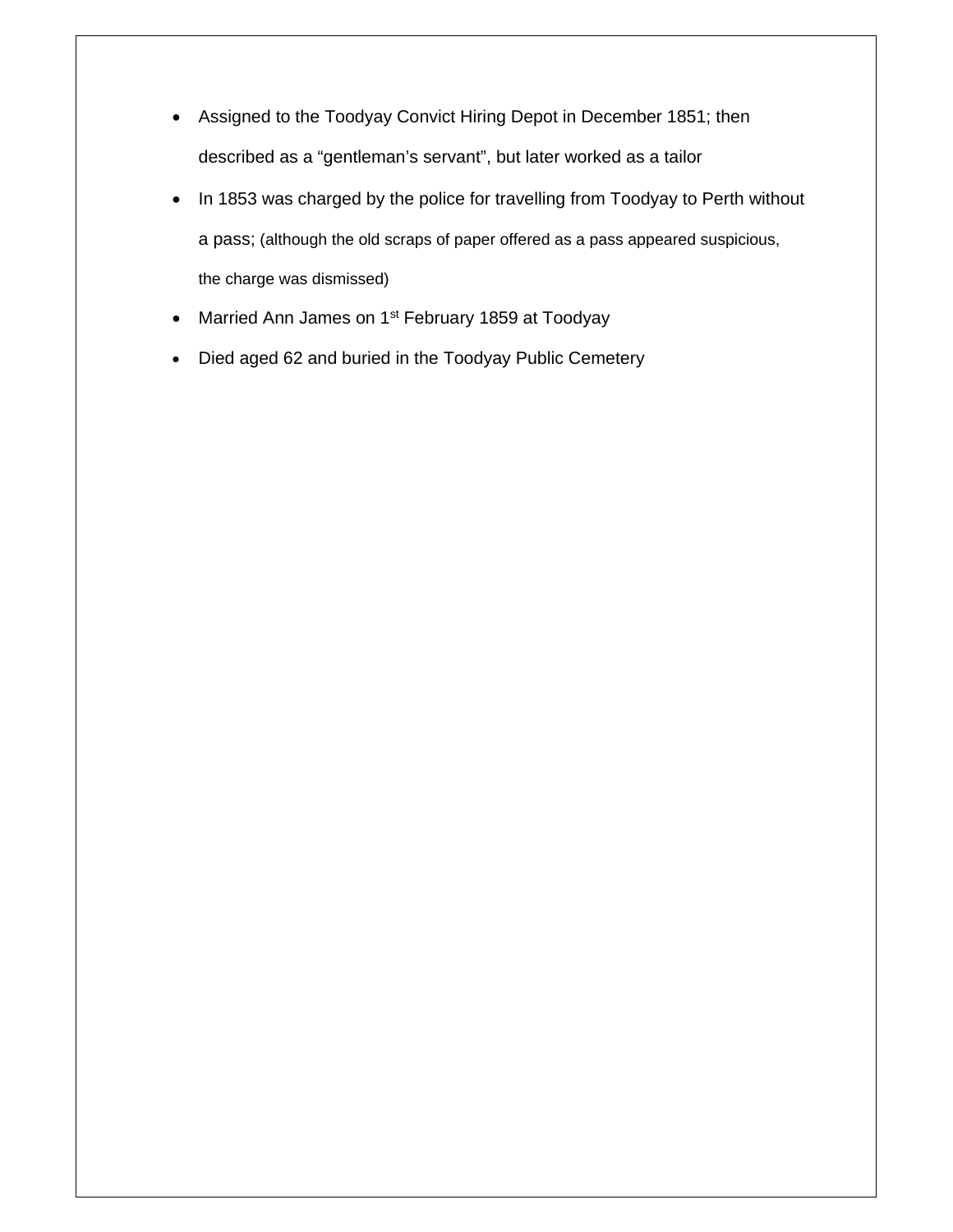### JOHN (JOSEPH) ROWLES (ROWLS)

## **Number**: 1376

| <b>Born:</b> 1829    | Died: $11th$ October 1896 |                              |
|----------------------|---------------------------|------------------------------|
| <b>Arrival date:</b> | $1st$ August 1852         | <b>Ship:</b> William Jardine |

**Ticket of Leave:** 20<sup>th</sup> April 1854

**Conditional Pardon:** 4th July 1857

Certificate of Freedom:  $21^{st}$  November 1866



- Sentenced at Abingdon, near Oxford, England for arson 15 years
- Labourer
- While still on ticket of leave, was employed as the Assistant Overseer of an Albany Road Party of convicts, in 1855
- Had opened a blacksmith's shop with partner Nathaniel Reeder, also on ticket of leave, on George Whitfield, farm, Toodyay, by December 1856
- Married Mary Ann Latham on 25<sup>th</sup> February 1858 at Toodyay
- Died at his farm at Wongamine, and was buried in Nardie Cemetery
- Descendants still residing in Toodyay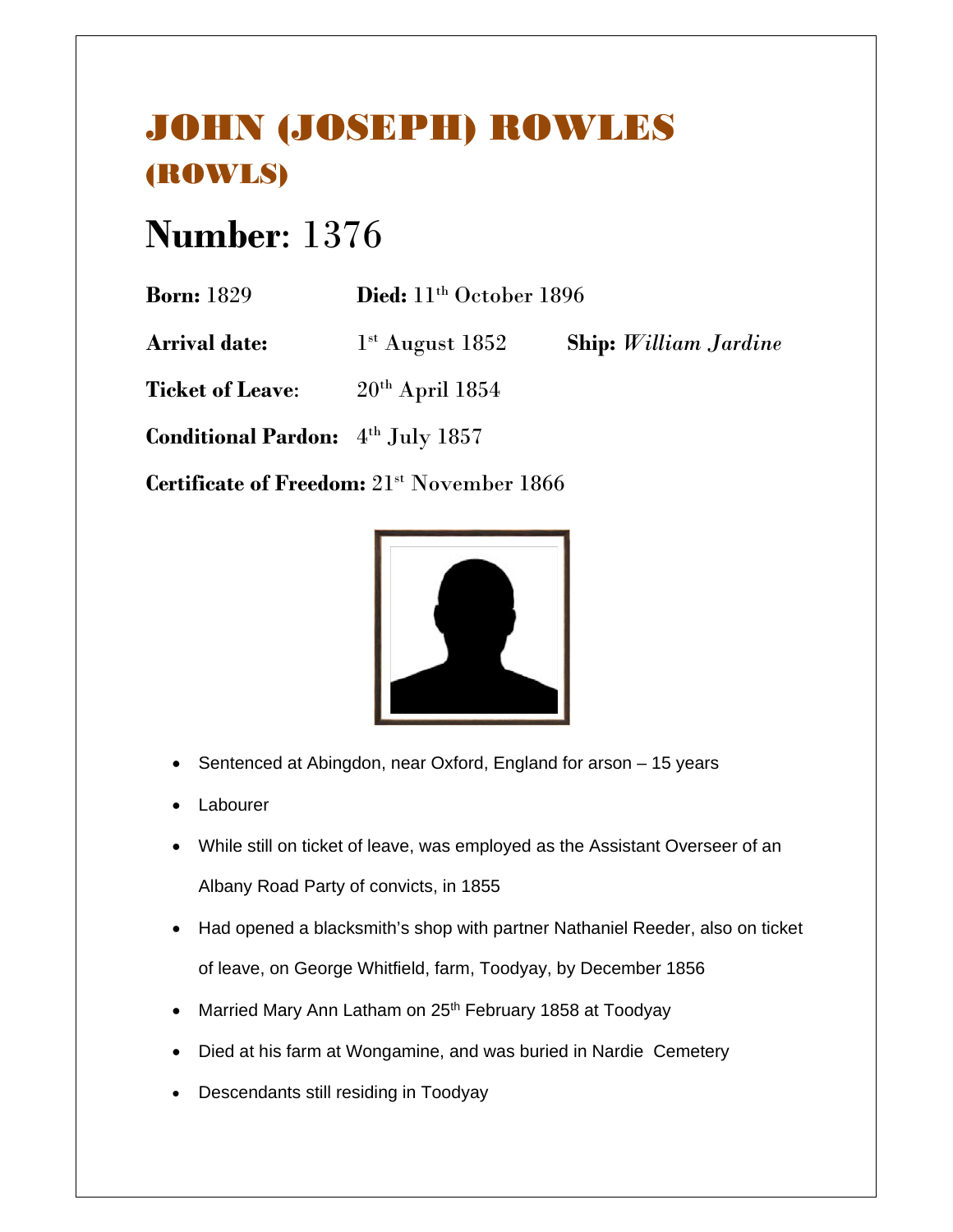#### JOHN STEWARD (STEWART)

| <b>Born:</b> 1830       | Died: $11th$ May 1903 |                            |
|-------------------------|-----------------------|----------------------------|
| <b>Arrival date:</b>    | $30th$ August 1853    | <b>Ship: Phoebe Dunbar</b> |
| <b>Ticket of Leave:</b> | $23rd$ March 1854     |                            |
| <b>Expiree:</b>         | October 1856          |                            |



- Sentenced in 1849 at Limerick, Ireland for larceny 7 years
- Married with one child, labourer
- Literate
- On 31<sup>st</sup> December 1854 applied to have wife Johanna and son join him in Western Australia.
- On 6th January 1857 Steward's family arrived on the *Dolphin*
- Worked, with his son William, at James Drummond Jnr's Mill at Mill Farm.
- Later farmed in the Hawthornden area
- Buried in the Roman Catholic section of the Toodyay Public Cemetery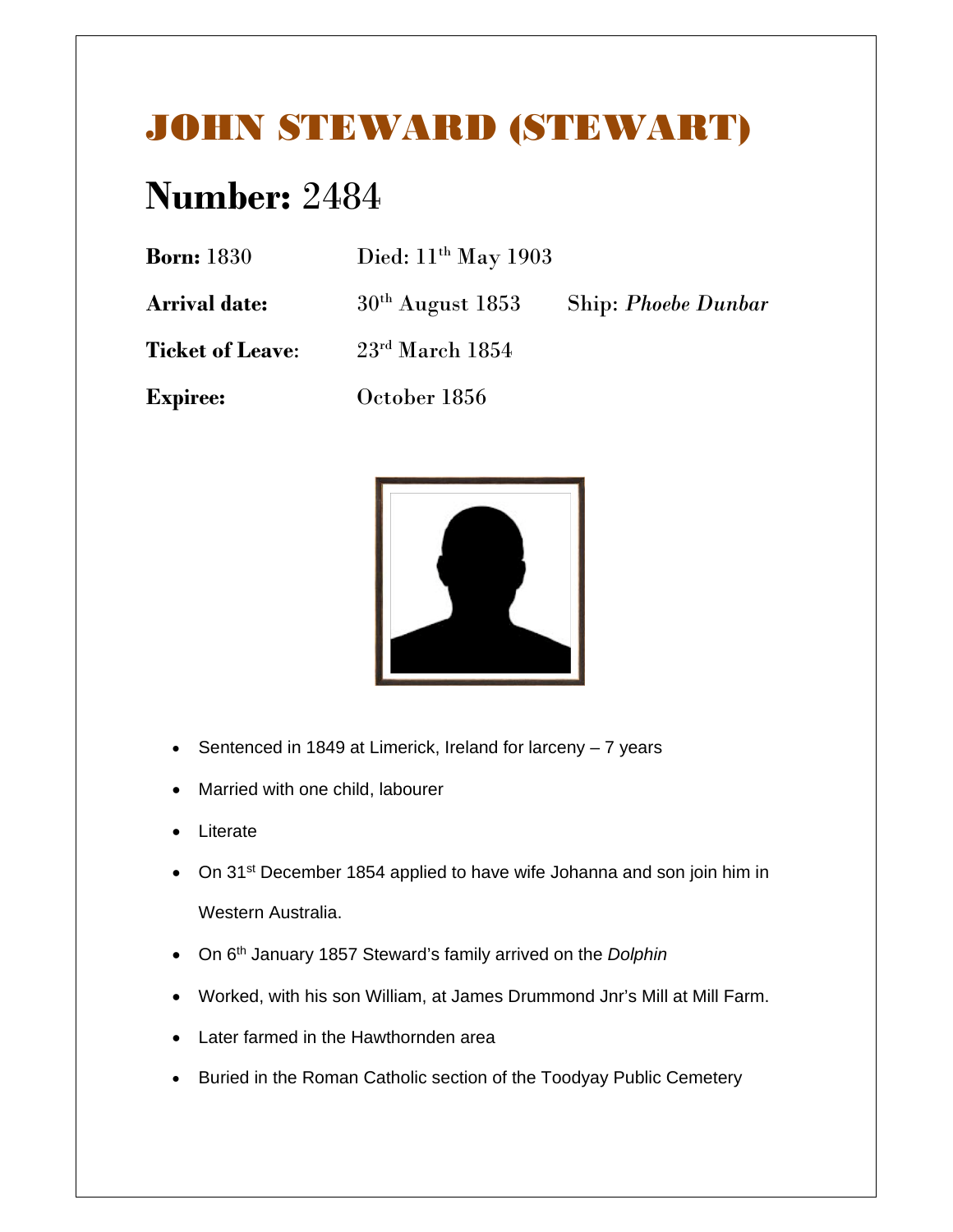### WILLIAM ROBINSON

| <b>Born:</b> 1838       | Died: $1st$ July 1903                                      |                    |
|-------------------------|------------------------------------------------------------|--------------------|
| <b>Arrival date:</b>    | $29th$ May 1863                                            | <b>Ship:</b> Clyde |
| <b>Ticket of Leave:</b> | $15th$ May 1865                                            |                    |
|                         | <b>Conditional Pardon:</b> 23 <sup>rd</sup> September 1869 |                    |



- Sentenced at Carlisle, Cumbria, England for manslaughter 10 years
- **Blacksmith**
- Literate
- Sent to the Toodyay Convict Hiring Depot in the 1860s; was working for self in 1865
- Married Sarah Ann Meredith in 1872 and had several children